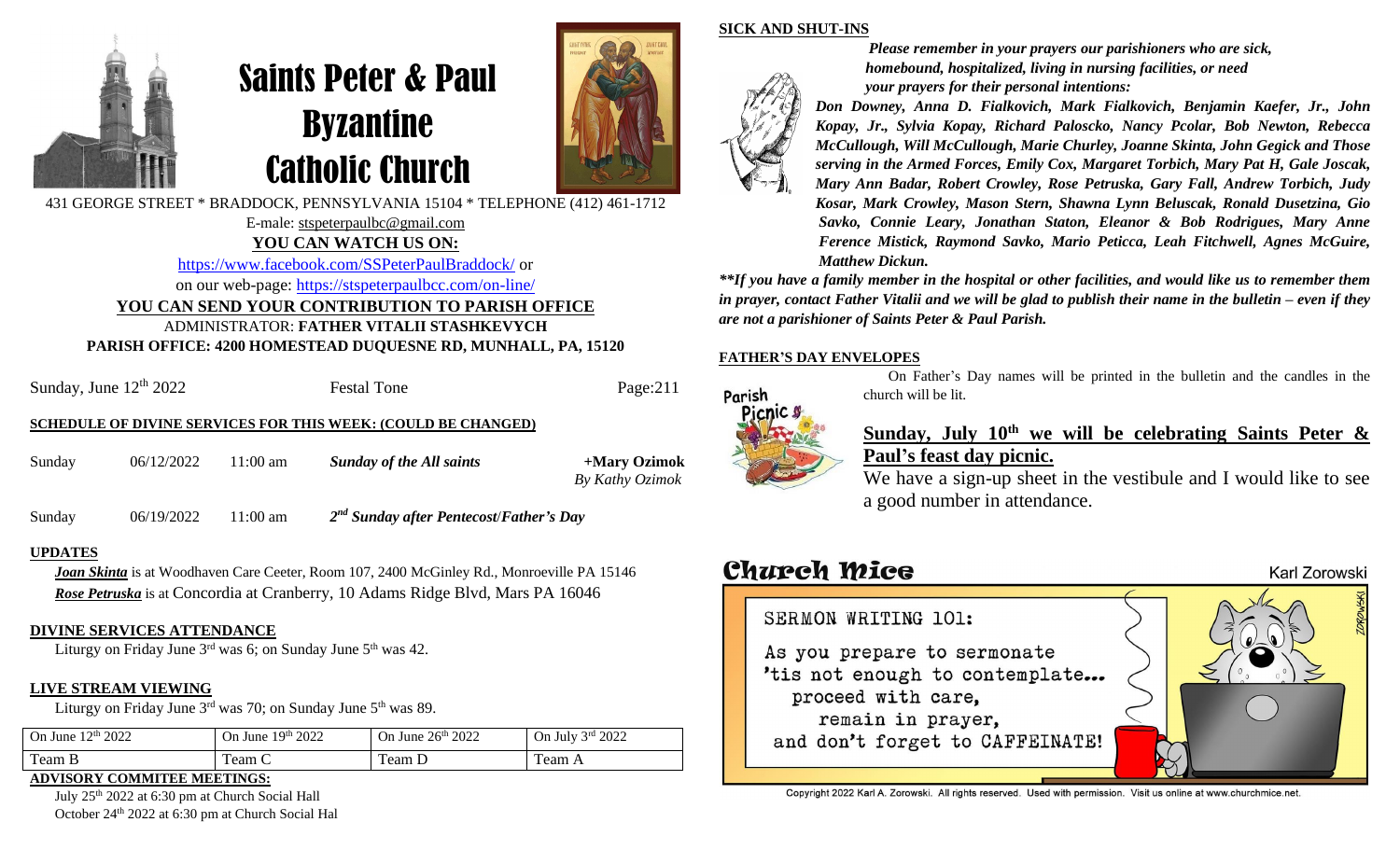### **WE WELCOME MICHAEL AND TRACY DICKUN TO STS PETER AND PAUL.**

As a community of faithful we welcome Michael and Tracy to the Sts Peter and Paul Family. May God grant to your servants Michael and Tracy many happy and blessed years!

## **MARK YOUR CALENDAR: LITURGY ON JULY 17th WILL BE 9:00 AM**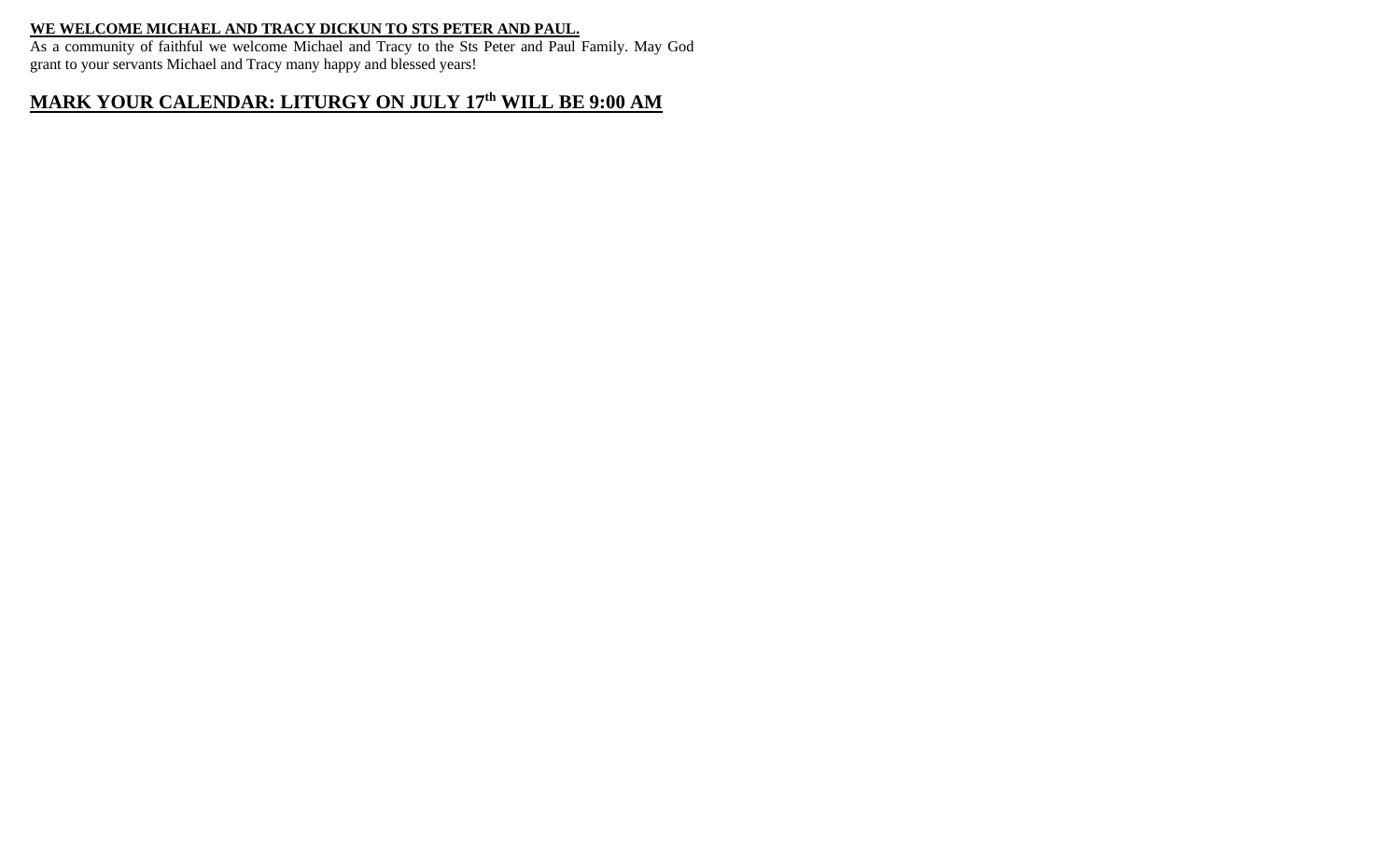### **CANDLES FOR SOMEONE SPECIAL JUNE 5th 2022**

| Don Kerr            | For Ukraine            |  |
|---------------------|------------------------|--|
| John Skinta         | For Thanksgiving       |  |
|                     | For Special Favor      |  |
| Barbara Martin      | Special                |  |
| Bobbi Vaccaro       | For Good Health        |  |
| Krivda              | For Good Health        |  |
|                     | For Special Favor      |  |
| Ric Trankocy        | Special                |  |
| Anonymous           | Special                |  |
| <b>Myron Drabik</b> | For Good Health        |  |
|                     | For Special Favor      |  |
| Joey DeLio          | For Good Health        |  |
| Drabik              | For the Poor Souls     |  |
|                     | For Success in Studies |  |
|                     | For Good Health        |  |

### **JUNE BIRTHDAYS WEDDING ANNIVERSARIES**

06/03 Jerry Spynda 06/03 Ronald & Wanda Hodoba 06/05 Mary Keafer 06/28 Thomas & Shari Fialkovich 06/09 John Skinta 06/10 Stephen Krivda 06/27 Kimberly Krivda 06/27 Marlene Torbich 06/28 Jeremy Drabik

### **CHURCH HISTORY;** *Twelfth Century*

### *Major Trends*

The 12th century saw the continuing struggle of the illustrious Comneni imperial dynasty in Constantinople against the crusading Latins from the West and the encroaching Muslim Turks from the East. Emperor Alexius I Comnenus (r. 1081–1118) officially proclaimed Mount Athos as the center of Orthodox monasticism. His son and successor, John (r. 1118–1143), ruled so well that he became known as Kalojohn ("John the Good"), and his wife, a Hungarian princess, was so devout in her Orthodox faith that she came to be venerated as Saint Irene of Hungary. Emperor Manuel Comnenus (r. 1143–1180) continued promoting the arts, but both of his marriages were with Western princesses, and his unwise favoritism of Venetian merchants eventually helped lead to a violent backlash with the sacking of the Latin quarter in Constantinople in 1182. In retaliation, the Latins sacked the city of Thessalonica in 1185.

Early in the 12th century, at the command of Emperor Alexius I, Euthymius Zigabenus produced his Dogmatic Panoply, a refutation of all the heresies both ancient and recent. Much of what we know about Bogomilism, the major dualist heresy that arose in Bulgaria in the 10th century, comes from this work. He also wrote extensive commentaries on the Psalms, the Four Gospels, and the Epistles of Saint Paul.

Art and architecture developed in the twelfth century with such classical Byzantine monuments as the Church of Saint Luke and the Church of Daphni, both near Athens, with their outstanding mosaics.

### **WE WELCOME YOU HOME!**



There are often people who have been raised as Byzantine Catholics and through the years have become separated from the Church. Perhaps, there has been someone in your family or your friends or your neighbors who was raised Byzantine Catholic, but no longer actively participates in a Parish. Please invite your friends or who used to be a member of our parish to come and enjoy again our parish family. Together we can accomplish everything. Sharing with one

another always increases joy and diminishes sorrow! With faith, hope, and love as we continue our journey together.

### **CATHOLIC TEACHING,** *THE SACRAMENT OF THE EUCHARIST*

### *VII. The Eucharist - "Pledge of the Glory To Come"*

In an ancient prayer the Church acclaims the mystery of the Eucharist: "O sacred banquet in which Christ is received as food, the memory of his Passion is renewed, the soul is filled with grace and a pledge of the life to come is given to us." If the Eucharist is the memorial of the Passover of the Lord Jesus, if by our communion at the altar we are filled "with every heavenly blessing and grace," then the Eucharist is also an anticipation of the heavenly glory.

At the Last Supper the Lord himself directed his disciples' attention toward the fulfillment of the Passover in the kingdom of God: "I tell you I shall not drink again of this fruit of the vine until that day when I drink it new with you in my Father's kingdom." Whenever the Church celebrates the Eucharist she remembers this promise and turns her gaze "to him who is to come." In her prayer she calls for his coming: "Marana tha!" "Come, Lord Jesus!" "May your grace come and this world pass away!"

The Church knows that the Lord comes even now in his Eucharist and that he is there in our midst. However, his presence is veiled. Therefore we celebrate the Eucharist "awaiting the blessed hope and the coming of our Savior, Jesus Christ," asking "to share in your glory when every tear will be wiped away. On that day we shall see you, our God, as you are. We shall become like you and praise you for ever through Christ our Lord."

There is no surer pledge or dearer sign of this great hope in the new heavens and new earth "in which righteousness dwells," than the Eucharist. Every time this mystery is celebrated, "the work of our redemption is carried on" and we "break the one bread that provides the medicine of immortality, the antidote for death, and the food that makes us live for ever in Jesus Christ."

### CATECHISM OF THE CATHOLIC CHURCH

**FURNITURE MOVING PROJECT AT THE BYZANTINE CATHOLIC SEMINARY**: Our Seminary in Pittsburgh is in need of some able-bodied individuals to help with some furniture moving on Saturday, July 2 beginning at 2 PM. Some hefty lifting up one or two flights of stairs can be expected. Workers will be offered dinner. If you can help, please contact (by June 28) Fr. Robert Pipta at rector@bcs.edu or 412-627-7892. Feel free to leave a spoken or text message with your name and contact information. Thank you.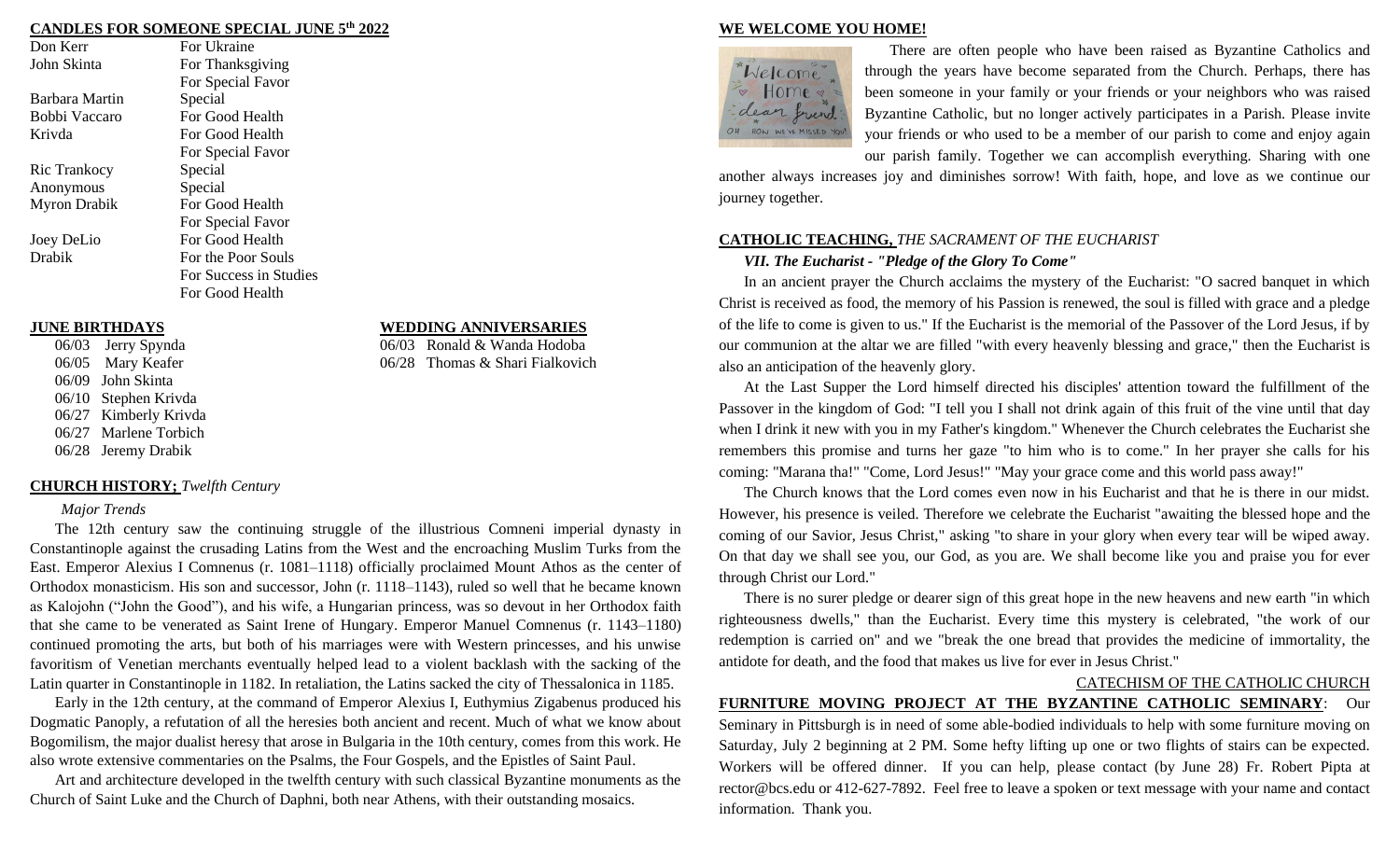



## **EVENTS**

## **GCU Byzantine Family Day** at Kennywood Park-100 Years!!



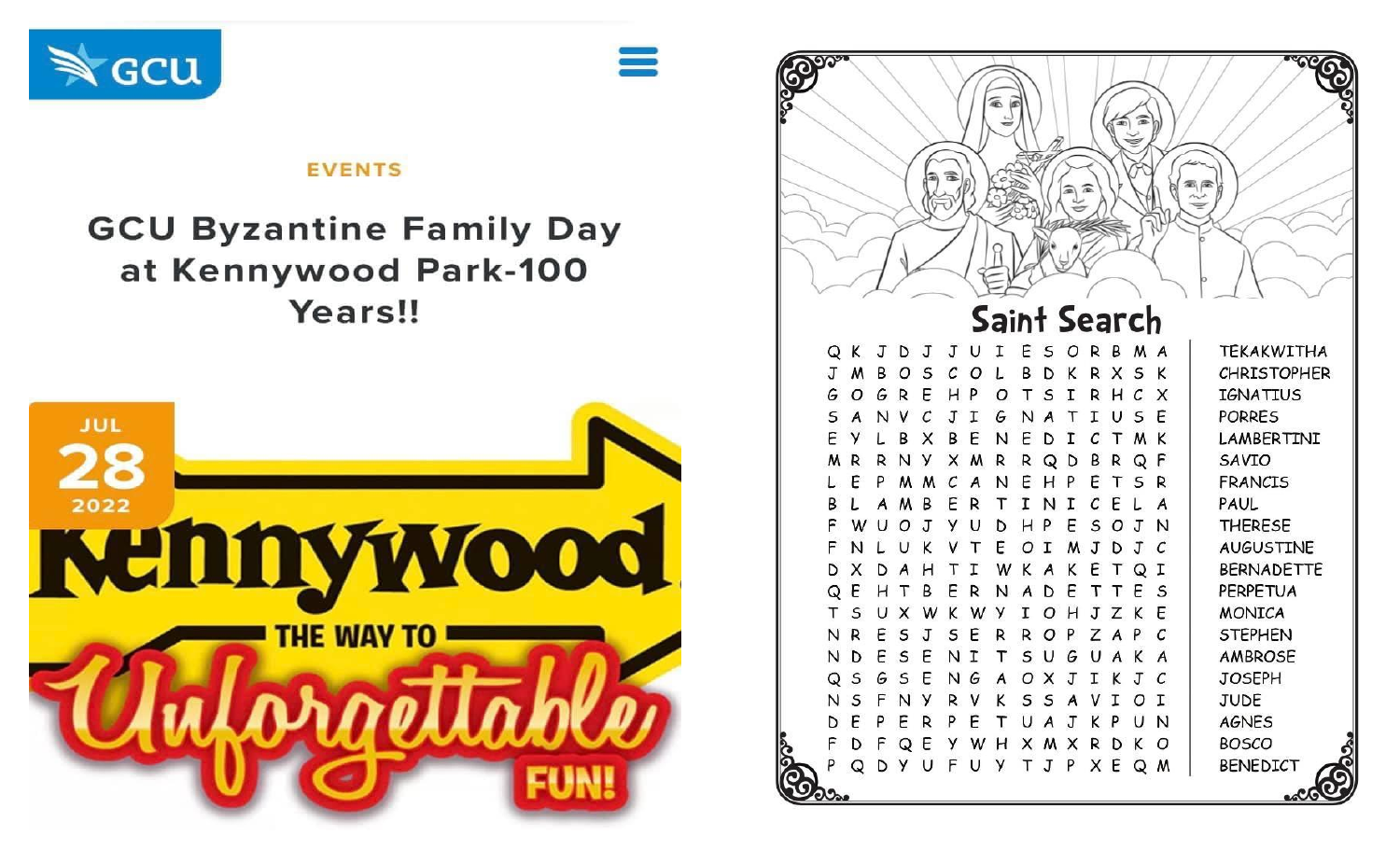### **SUNDAY OF ALL SAINTS**

Today we celebrate All Saints Sunday. This Feast honors all of the Saints who rejoice in God, from all parts of the world and in every age. Many of them we know by name, and we honor them throughout the year. However, there are many more that are unknown, and this is why the Church has set aside the Sunday after Pentecost to honor all Saints, so that they may also be venerated by all. The choice of this particular day is also significant, because it is with the Grace of the Holy Spirit that the Saints were sanctified.

This day is also established to encourage us to follow the path of the Saints as much as we are able, to struggle with zeal towards holiness. What is important to remember is that we are not called to be miracle workers. Sanctity is the turning away from Satan and his works. The honor these great Saints receive from God, including the gift of miracle working, is the fruit of their spiritual labors. In this way, they are able to help us.

We must be clear on what God is telling us when He says, *"You shall be holy, for I the Lord your God am holy*. He is calling us to turn away from the devil and sin, and to live according to the will of God with faith, love, and devotion. It is not for us to say that we will become Saints by our own power. Only God is Holy, and whoever is in communion with God and is united with Him will share in this holiness. *"I am the LORD who sanctifies you"*. One can speak about Christ, give alms, donate generously to the Church, attend every Divine Liturgy, receive Holy Communion, and even perform miracles; but if a person does this for their own glory and declares themselves a saint, then to God they are nothing. They are no better than the Pharisees if they take credit, and do not glorify God. The Lord said, *"Many will say to me on that day, 'Lord, Lord, did we not prophesy in your name? Did we not drive out demons in your name? Did we not do mighty deeds in your name?' Then I will declare to them solemnly, 'I never knew you. 11 Depart from me, you evildoers.'"* The truly sanctified person believes that they are just lowly sinners. Let us remember the Great Apostle of the Gentiles Paul, who in the last days of his life wrote, *"Christ Jesus came into the world to save sinners, of whom I am chief"*.

This is exactly what we need, the realization that we are sinners. This is our reality, because no one in the world is without sin. This is also true of the Saints we remember today. Some of them had very sinful lives, and were known for their corruption. The difference here is that they were cleansed by repentance. They turned against the passions, and were healed by the Sacred Mysteries of the Church. Enlightened by the Holy Spirit, they struggled and reached deification, resulting in their glorification as Saints. Understanding this, we can see that all of us can reach for holiness, no matter where we come from or what situation we find ourselves in. The Grace of God is a gift, and it is in this gift that we can experience sanctification. God's Word assures us: "For this is the will of God, your sanctification". This is why Jesus Church exists, so that with the Sacred Mysteries, teaching, and pastoral care it provides, God gives us the means to become Saints. This is His will, and we also need to want this great gift.

May we be inspired by the Saints we celebrate today, and with their intercession, follow in their footsteps. Amen.

#### **SUNDAY OF ALL SAINTS**



The first Sunday after the Feast of Holy Pentecost is observed by the Byzantine Church as the Sunday of All Saints. This day has been designated as a commemoration of all of the Saints, all the Righteous, the Prophets, Apostles, Martyrs, Confessors, Shepherds, Teachers, and Holy Monastics, both men and women alike, known and unknown, who have been added to the choirs of the Saints and shall be added, from the time of Adam until the end of the world, who have been perfected in piety and have glorified God by their holy lives.

Honoring the friends of God with much reverence, the Prophet-King David says, *"But to me, exceedingly honorable are Thy friends, O Lord"* (Ps. 138:16). And the Apostle Paul, recounting the achievements of the Saints, and setting forth their memorial as an example that we might turn away from earthly things and from sin, and emulate their patience and courage in the

struggles for virtue, says, *"Wherefore seeing we also are compassed about with so great a cloud of witnesses, let us lay aside every burden, and the sin which doth so easily beset us, and let us run with patience the race that is set before us"* (Heb. 12:1).

This commemoration began as the Sunday of All Martyrs; to them were added all the ranks of Saints who bore witness (the meaning of "Martyr" in Greek) to Christ in manifold ways, even if occasion did not require the shedding of their blood.

Therefore, guided by the teaching of the Divine Scriptures and Apostolic Tradition, we honor all the Saints, the friends of God, for they are keepers of God's commandments, shining examples of virtue, and benefactors of mankind. Of course, we honor the known Saints especially on their own day of the year, as is evident in the Menologion. But since many Saints are unknown, and their number has increased with time, and will continue to increase until the end of time, the Church has appointed that once a year a common commemoration be made of all the Saints. This is the feast that we celebrate today. It is the harvest of the coming of the Holy Spirit into the world; it is the "much fruit" brought forth by that *"Grain of wheat that fell into the earth and died"* (John 12:24); it is the glorification of the Saints as *"the foundation of the Church, the perfection of the Gospel, they who fulfilled in deed the sayings of the Savior"*.

In this celebration, then, we reverently honor and call blessed all the Righteous, the Prophets, Apostles, Martyrs, Confessors, Shepherds, Teachers, and Holy Monastics, both men and women alike, known and unknown, who have been added to the choirs of the Saints and shall be added, from the time of Adam until the end of the world, who have been perfected in piety and have glorified God by their holy lives. All these, as well as the orders of the Angels, and especially our most holy Lady and Queen, the Ever-virgin Theotokos Mary, do we honor on this day, setting their life before us as an example of virtue, and entreating them to intercede in our behalf with God, Whose grace and boundless mercy be with us all. Amen.